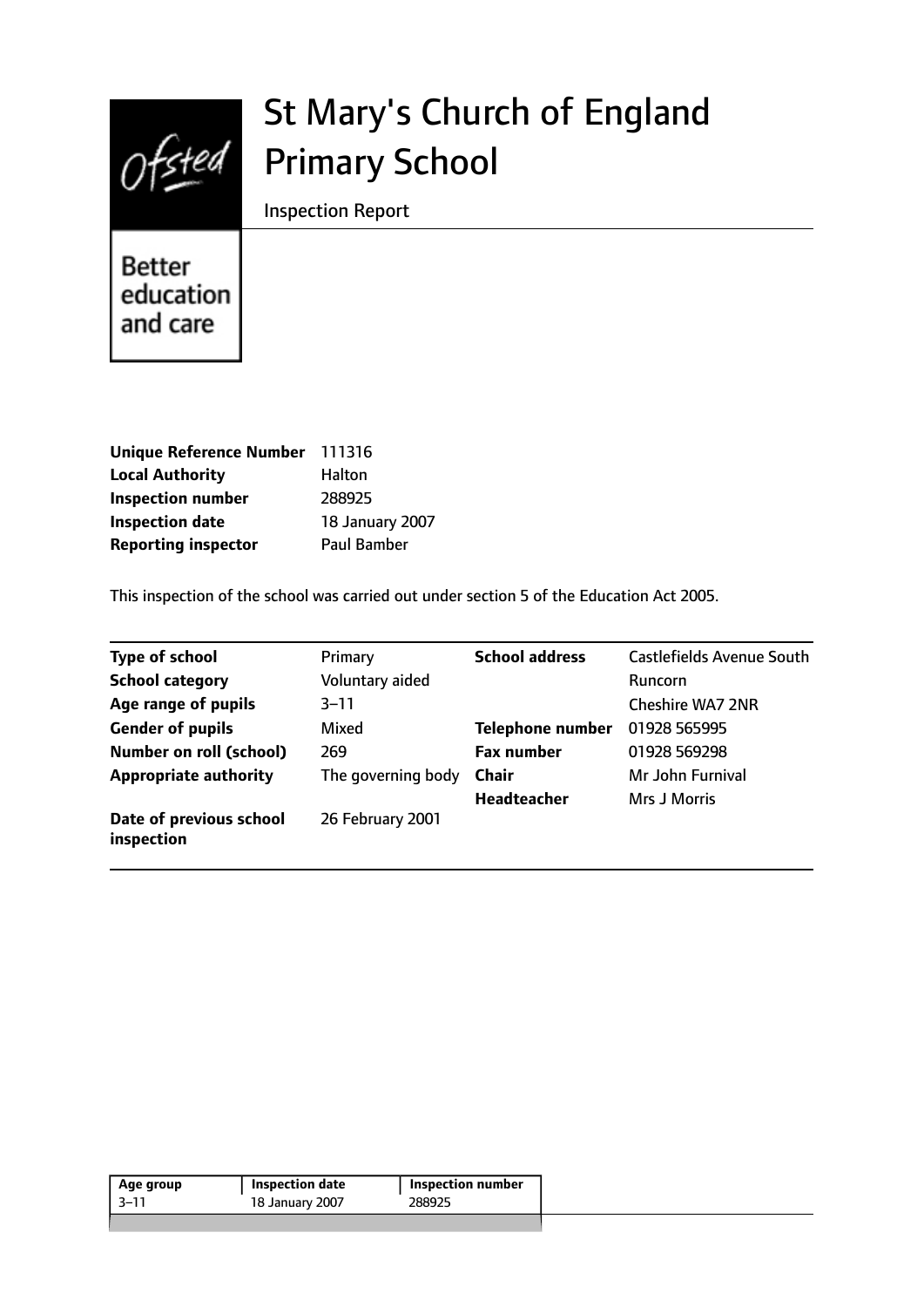© Crown copyright 2007

Website: www.ofsted.gov.uk

This document may be reproduced in whole or in part for non-commercial educational purposes, provided that the information quoted is reproduced without adaptation and the source and date of publication are stated.

Further copies of this report are obtainable from the school. Under the Education Act 2005, the school must provide a copy of this report free of charge to certain categories of people. A charge not exceeding the full cost of reproduction may be made for any other copies supplied.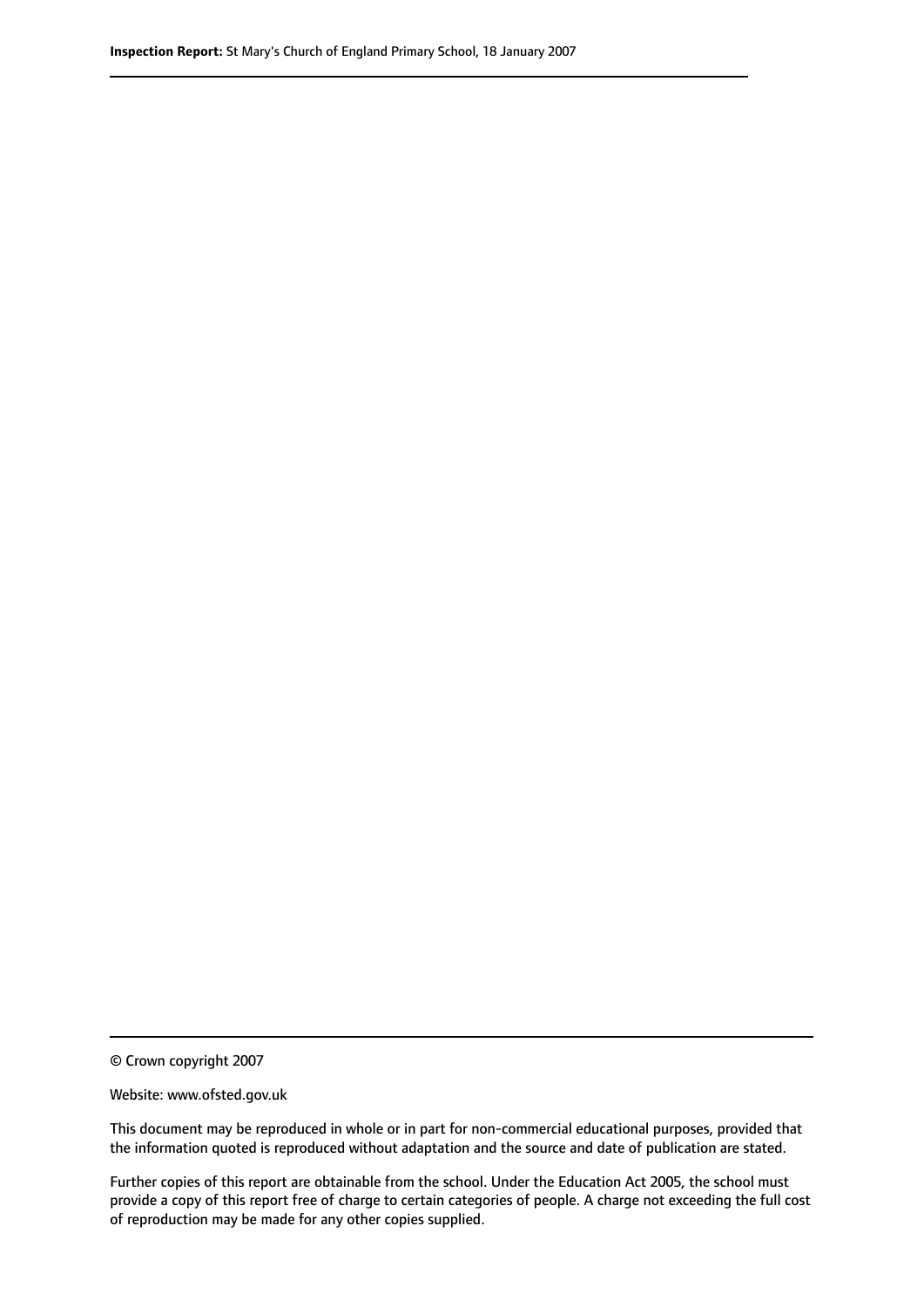# **Introduction**

The inspection was carried out by one Additional Inspector.

# **Description of the school**

Pupils in this average sized school are from predominantly White British heritage and many are from disadvantaged backgrounds. An average proportion have learning difficulties and/or disabilities and there is a small number of looked-after children. There is a stable school population of pupils and staff. The school has received many awards: it has Artsmark Gold, Investor in People status, a Healthy School Award, an award for its expertise in information and communication technology and the Active Sportsmark.

# **Key for inspection grades**

| Grade 1 | Outstanding  |
|---------|--------------|
| Grade 2 | Good         |
| Grade 3 | Satisfactory |
| Grade 4 | Inadequate   |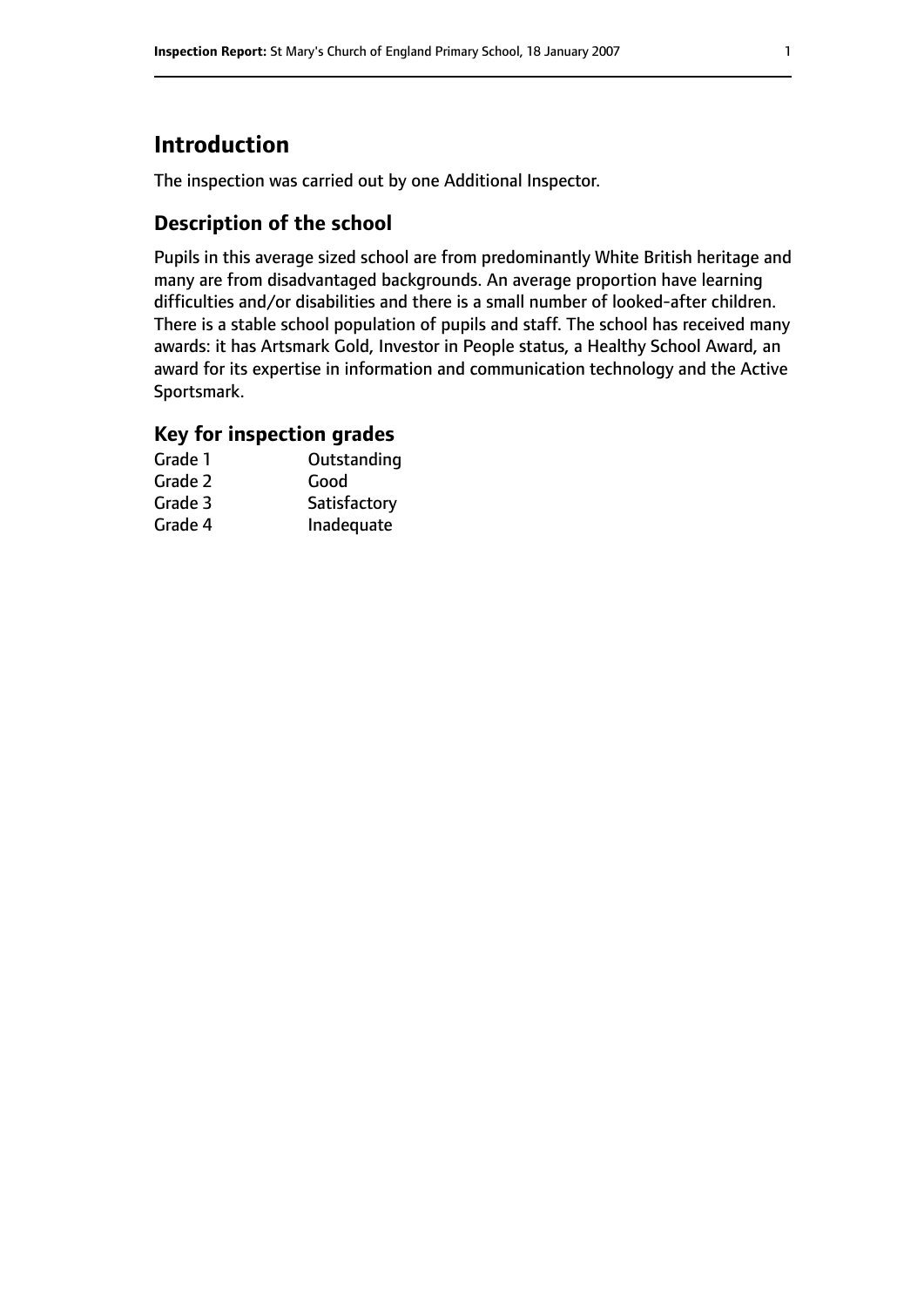# **Overall effectiveness of the school**

#### **Grade: 1**

This is an outstanding school that offers excellent value for money. All aspects of its high quality provision and leadership contribute significantly to the outstanding achievement of all pupils. Lively, stimulating teaching promotes high standards throughout the school. As soon as children enter Nursery they experience a wide range of interesting activities, are successfully encouraged to become independent and have their basic skills well developed.

Despite many children entering the school with well below expected skills they thrive through the Nursery and Reception classes. As a result of skilful, well focused teaching, support and assessment, most achieve the goals set for them by the time they enter Year 1. Pupils continue to progress very well throughout the rest of the school and by the time they leave Year 6, standards are well above average. The only exception is that the more able pupils in Years 1 and 2 do not consistently achieve well in writing. The school acknowledges this, but despite introducing strategies to help improve achievement, it still remains a relative weakness.

The outstanding curriculum and the high quality care, support and guidance pupils receive ensure that the vast majority of pupils enjoy school, develop excellent personal and social skills and clearly appreciate how cultural diversity enhances their lives. They are very effective young citizens, contributing well to their local community and reaching out into the wider and international world to broaden their experiences and to show their support for those less fortunate than themselves. Although members of the school council contribute well to improving aspects of provision for pupils, the council is not fully representative and its constitution fails to give the opportunity to more than a small number of pupils to experience membership.

The school's management has established rigorous systems to check on how well pupils progress in their work. As a result, any who might fall behind are given extra support to catch up. In the same way, those pupils who are identified as having a special gift or talent are nurtured and enabled to flourish. The arrangements to support pupils with learning difficulties and/or disabilities are also excellent. Parents report how well their children thrive and progress as a result. Pupils feel safe and secure because they know they can turn to a friendly and understanding adult if they are injured or upset. They feel at peace with their fellow pupils both in and out of the classroom.

This excellent school is extremely ably led by a talented and highly effective headteacher. The high standards expected of pupils and staff are met because all work with a common aim and purpose within a positive and purposeful atmosphere. The headteacher's influence in promoting the arts within the school and the way in which partnerships have been forged with a network of schools and with outside agencies mean that pupils' achievements in a wide range of creative arts are outstanding. The school has a very accurate knowledge of the quality of its work, has made outstanding improvement since the last inspection, and because it constantly seeks to improve has an excellent capacity to improve further.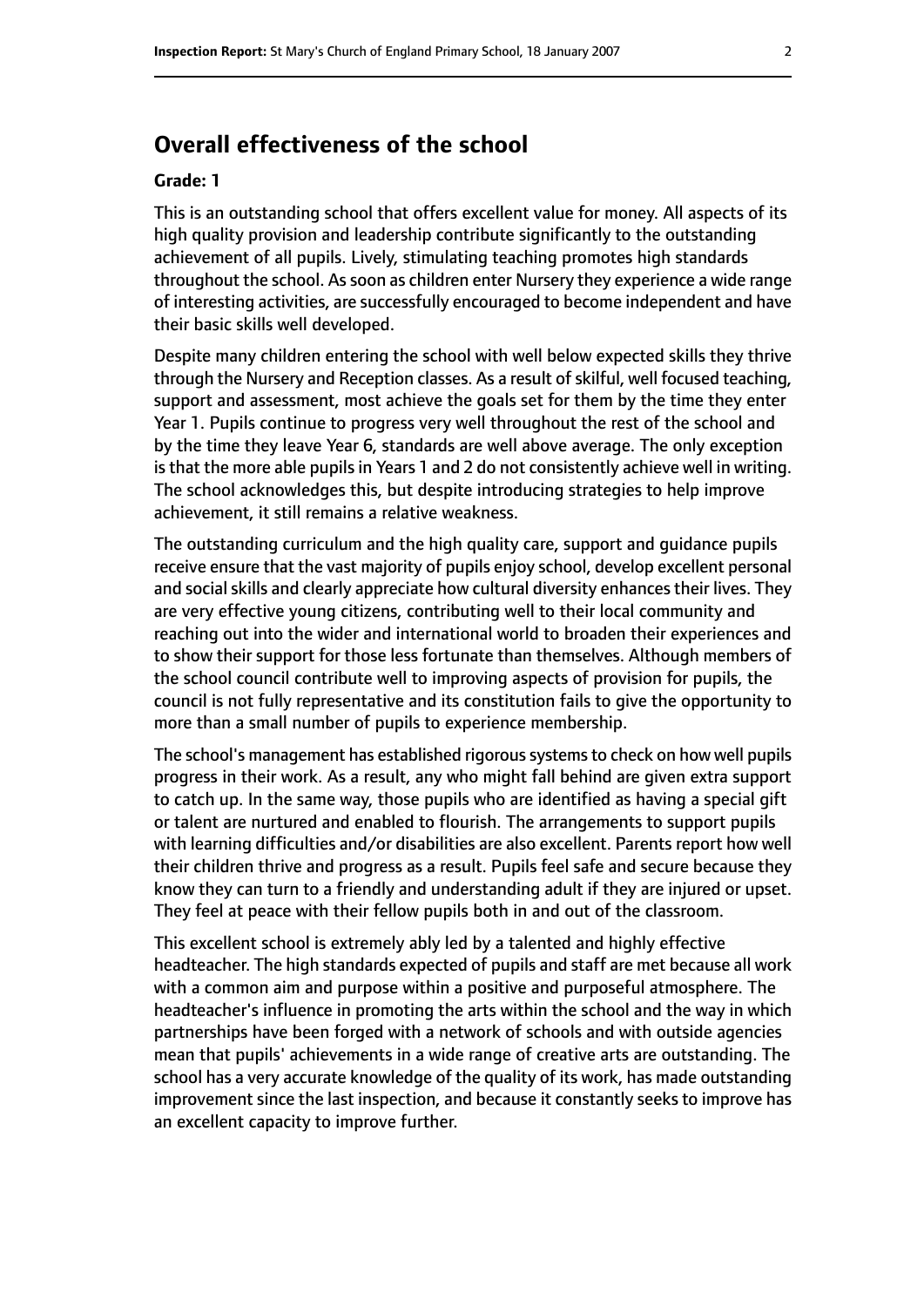#### **What the school should do to improve further**

- Raise the achievement in writing of the more able pupils in Year 1 and Year 2.
- Review the constitution of the school council in order that it becomes more representative of a wider range of pupils.

# **Achievement and standards**

#### **Grade: 1**

Throughout the school the vast majority of pupils make outstanding progress. With many children entering Nursery with well below expected skills, especially in their ability to communicate, they do really well to reach at least expected skills in all areas of their learning by the time they enter Year 1. They exceed expected levels in their personal and emotional development and in their physical development. Most continue to achieve very well in Years 1 and 2 and reach above average standards on entry to Year 3. The exception is the more able pupils, who achieve satisfactorily in writing. The school sets ambitious targets for performance in the Year 6 English and mathematics national tests and regularly exceeds them, with standards being well above average and even higher in science. Whatever their ability, all pupils progress extremely well in Years 3 to 6, because of the very well focused teaching.

# **Personal development and well-being**

#### **Grade: 1**

Pupils' behaviour is exemplary and they have very positive attitudes to learning. This contributes significantly to their outstanding achievement, their well above average standards and their considerable enjoyment in learning. Pupils from an early age work cooperatively and independently. They are helpful and quickly realise that along with any rights they enjoy, they have responsibilities. Older pupils contribute well to school routines and to the well-being and personal and social development of younger or more vulnerable children, by acting as mentors and play leaders. They are compassionate about the needs of others, giving up their time to raise funds. Pupils are concerned about the environment and the way in which international trade sometimes seems to disadvantage groups of people, and they have a growing understanding of the business world. Their above average attendance, good punctuality and excellent acquisition of basic skills prepare them well for the next stages of their education. Too few pupils have the opportunity to contribute to the school council's membership or to make decisions affecting the school's provision.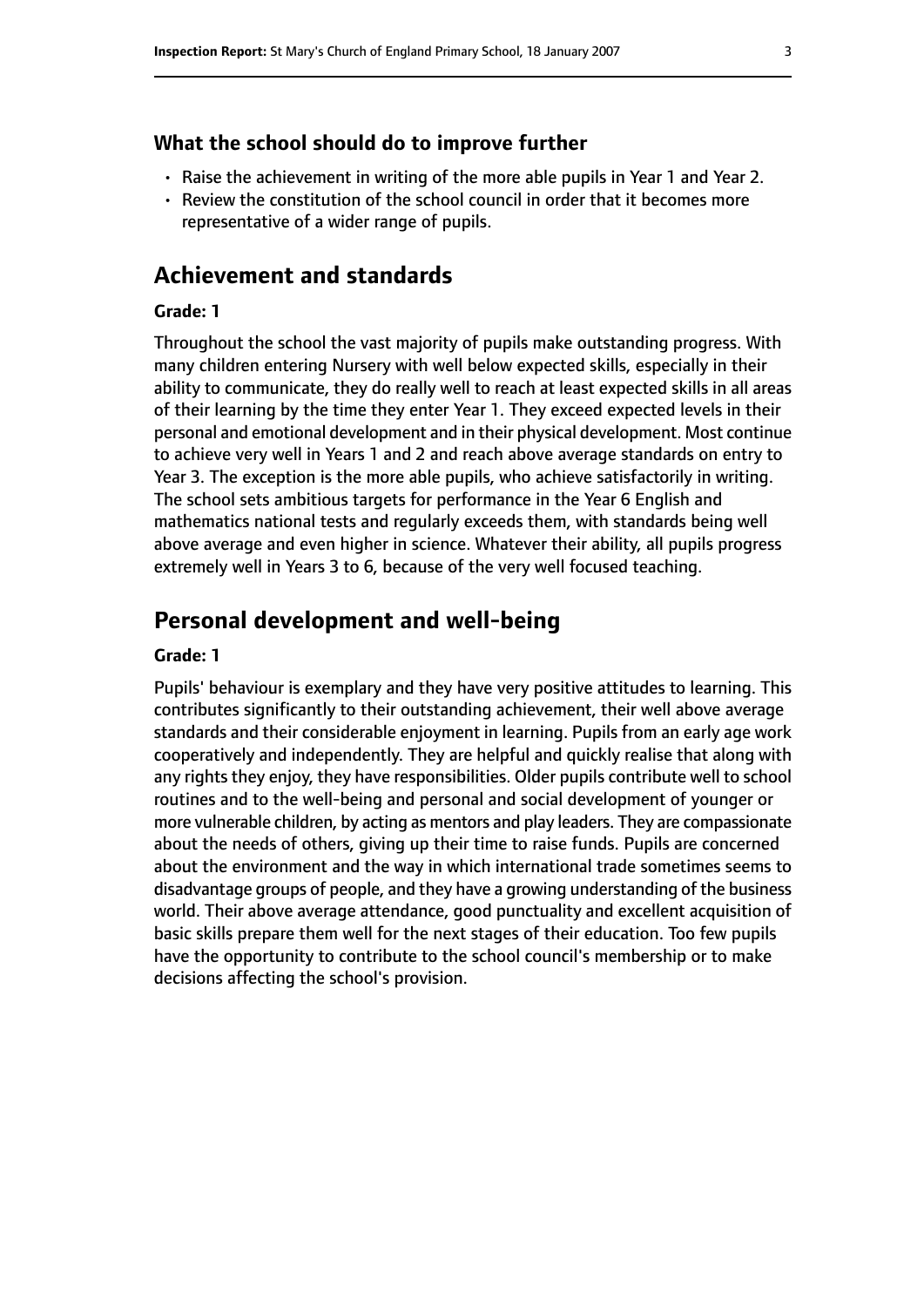# **Quality of provision**

### **Teaching and learning**

#### **Grade: 1**

A key factor in the outstanding progress pupils make and the high standards they attain is the excellent quality of teaching and learning. Because teachers demand high standards of work and commitment from their pupils and nearly always establish positive relationships with them, lessons are purposeful and productive. Staff make clear what they expect pupils to learn, set tasks that meet the needs of them all, provide very lucid explanations and instructions and use resources creatively. As a result, pupils enjoy learning and consistently meet the targets set for them. Pupils' learning is enhanced because they know from teachers' marking and from the targets they are set exactly where they are and what they need to do to improve further. They are aware of the National Curriculum levels at which they work and how to move on to the higher levels. The quality of teaching and support for pupils with learning difficulties and/or disabilities are excellent, enabling them to attain well and to make outstanding progress.

# **Curriculum and other activities**

#### **Grade: 1**

The outstanding curriculum fully meets national requirements. It plays a significant role in pupils' obvious enjoyment of learning, in ensuring high achievement and standards and in promoting their excellent personal, spiritual, moral, social and cultural development. The taught curriculum provides pupils with rich experiences and these are augmented by many exciting visits, expert visitors and a wide range of after-school clubs available to pupils of all ages. The impressive personal, social and health education programme effectively teaches pupils the benefits of following a healthy lifestyle through both eating sensibly and taking regular exercise. The provision for art is outstanding and has been recognised through the award of the Artsmark Gold. The school is also very active on the sporting front, competing successfully against other schools. The use of specialist teachers also enhances pupils' achievements in many subjects as well as preparing them well for moving from class to class.

#### **Care, guidance and support**

#### **Grade: 1**

Pupils say they are safe and secure. All safeguarding procedures to ensure their good health and safety and for assessing any risks to them or to adults are in place. Parents understandably report very positively about how well their children are looked after. There are very rigorous and extremely effective systems to check on pupils' progress and to implement support for any who might need to catch up with their work. Because teachers know the pupils and their families so well and are so concerned about their welfare, the procedures to track pupils' personal development, attendance and punctuality are excellent and impact very positively on their ability to learn.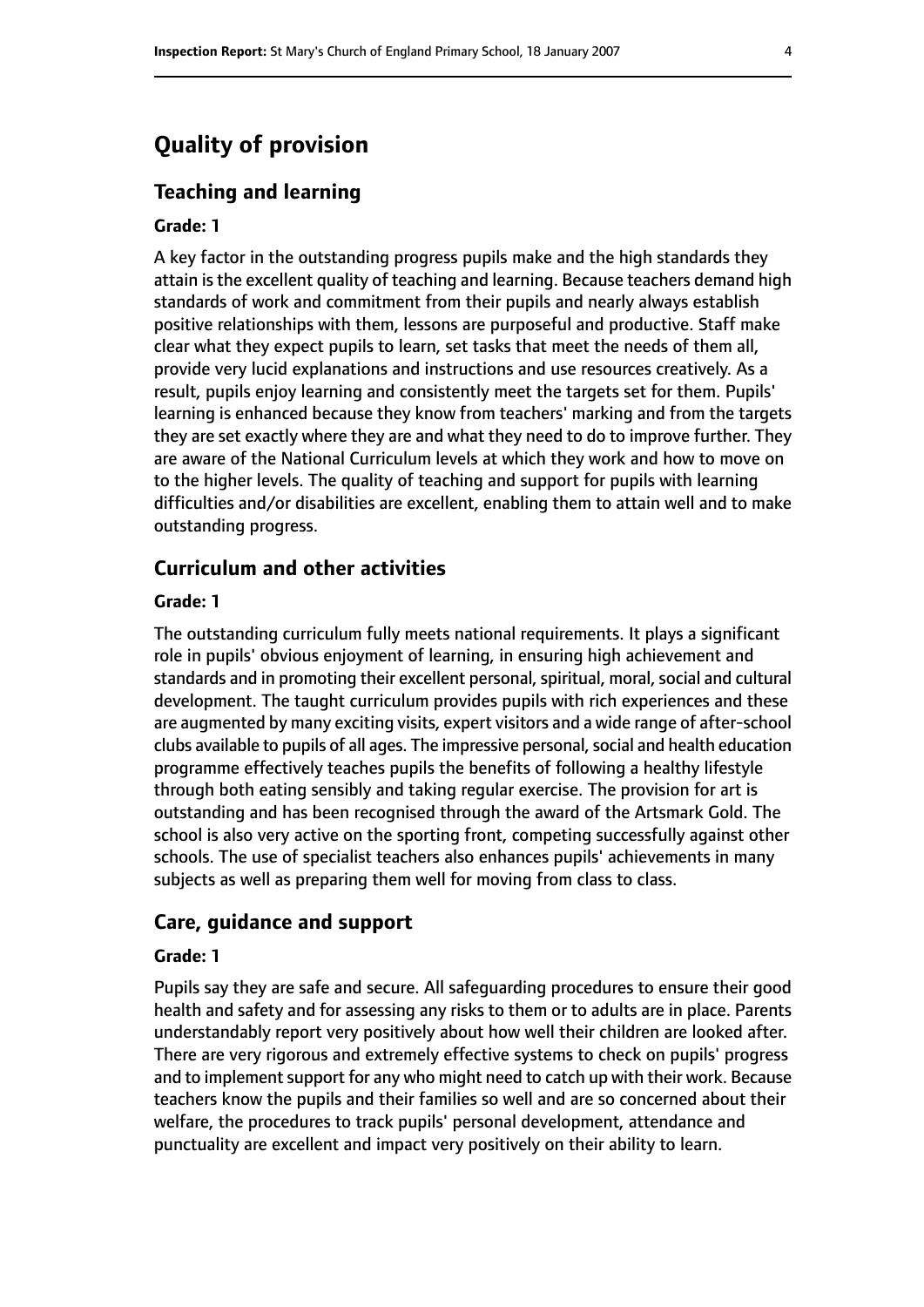# **Leadership and management**

#### **Grade: 1**

The excellent quality of leadership and management is central to this outstanding school. The extremely able leadership of the headteacher has enabled other staff to develop their skills successfully to take on key management roles. This extends from the excellent quality of leadership in the Foundation Stage and Years 1 and 2 to the outstanding way in which subjects are led and managed. The school is very rigorous in the way in which it checks on the progress pupils make, the quality of teaching and learning and whether changes it makes to provision result in improved standards and achievement for pupils. The highly effective partnerships the school has made with other institutions and the care with which staff development is planned and executed have borne much fruit in better teaching and a vibrant curriculum. There is a confidence and positiveness about the whole school which has been engendered by demanding but sensitive leadership. Governors contribute well to the school's smooth financial running and individual governors provide specific expertise to the benefit of staff and pupils.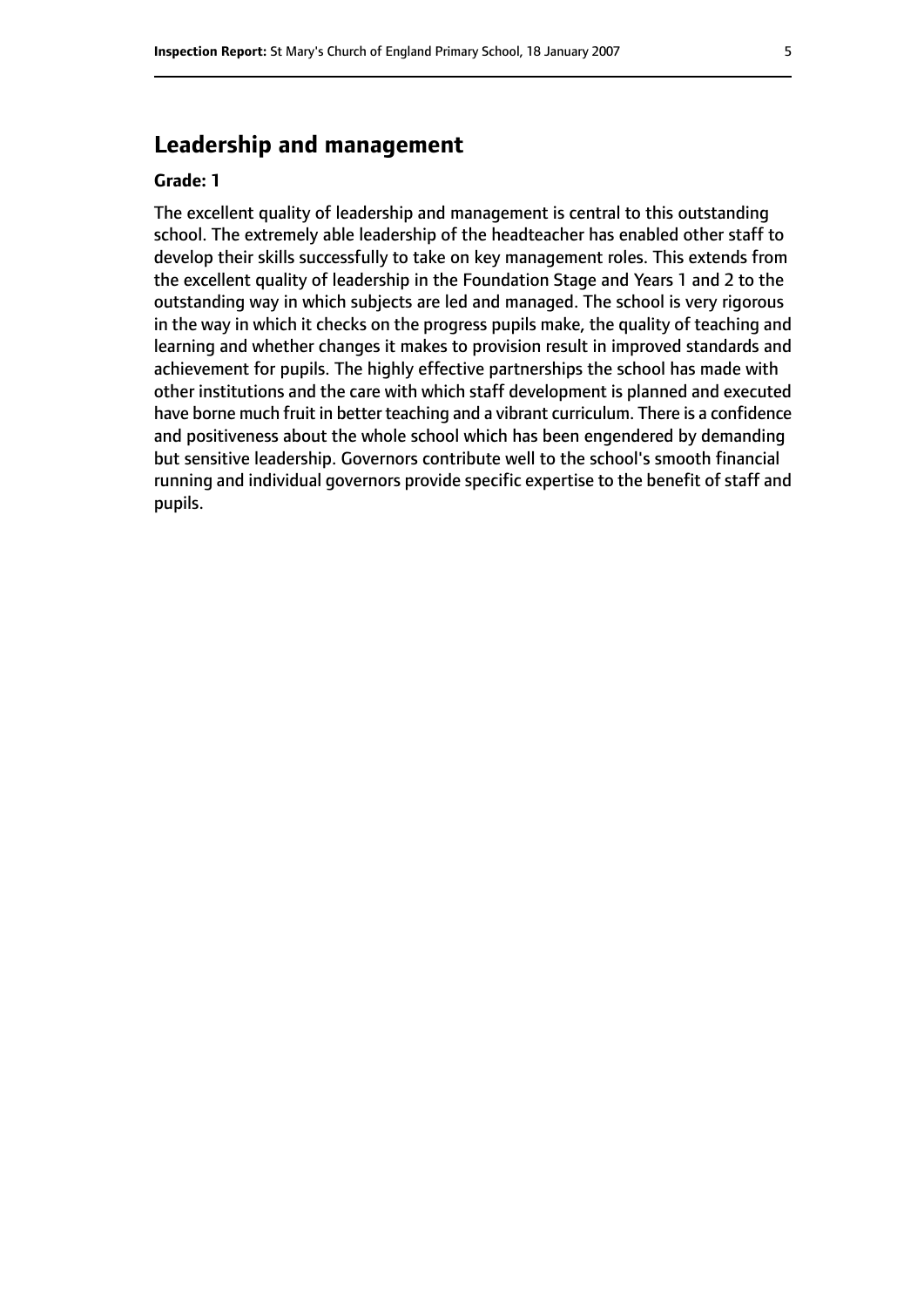**Any complaints about the inspection or the report should be made following the procedures set out inthe guidance 'Complaints about school inspection', whichis available from Ofsted's website: www.ofsted.gov.uk.**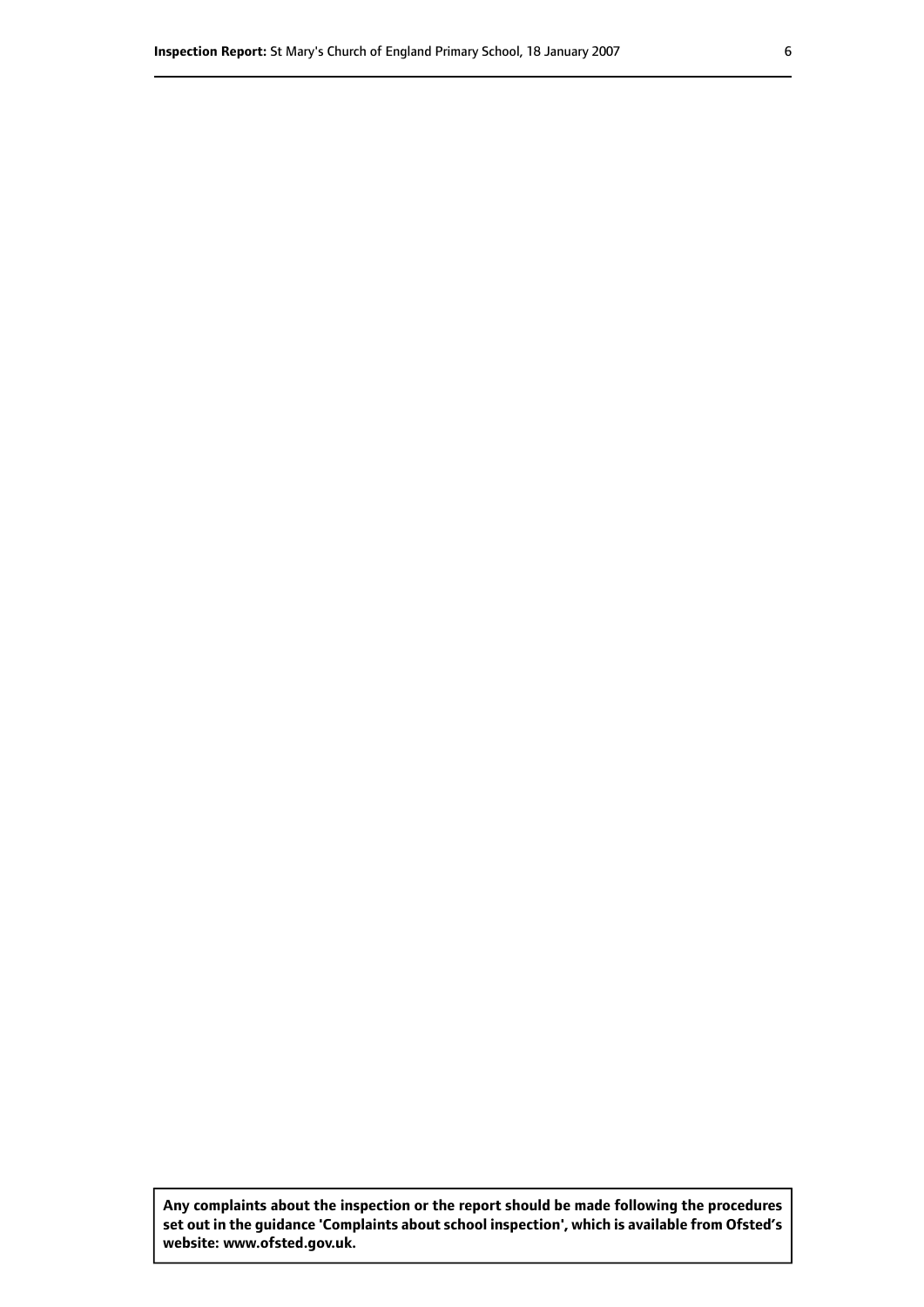**Inspection judgements**

| $^{\dagger}$ Key to judgements: grade 1 is outstanding, grade 2 good, grade 3 satisfactory, and grade 4 | <b>School</b>  |
|---------------------------------------------------------------------------------------------------------|----------------|
| inadeguate                                                                                              | <b>Overall</b> |

# **Overall effectiveness**

| How effective, efficient and inclusive is the provision of education, integrated<br>care and any extended services in meeting the needs of learners? |     |
|------------------------------------------------------------------------------------------------------------------------------------------------------|-----|
| How well does the school work in partnership with others to promote learners'<br>well-being?                                                         |     |
| The quality and standards in the Foundation Stage                                                                                                    |     |
| The effectiveness of the school's self-evaluation                                                                                                    |     |
| The capacity to make any necessary improvements                                                                                                      |     |
| Effective steps have been taken to promote improvement since the last<br>inspection                                                                  | Yes |

# **Achievement and standards**

| How well do learners achieve?                                                                               |  |
|-------------------------------------------------------------------------------------------------------------|--|
| The standards <sup>1</sup> reached by learners                                                              |  |
| How well learners make progress, taking account of any significant variations between<br>groups of learners |  |
| How well learners with learning difficulties and disabilities make progress                                 |  |

# **Personal development and well-being**

| How good is the overall personal development and well-being of the<br>learners?                                  |  |
|------------------------------------------------------------------------------------------------------------------|--|
| The extent of learners' spiritual, moral, social and cultural development                                        |  |
| The behaviour of learners                                                                                        |  |
| The attendance of learners                                                                                       |  |
| How well learners enjoy their education                                                                          |  |
| The extent to which learners adopt safe practices                                                                |  |
| The extent to which learners adopt healthy lifestyles                                                            |  |
| The extent to which learners make a positive contribution to the community                                       |  |
| How well learners develop workplace and other skills that will contribute to<br>their future economic well-being |  |

# **The quality of provision**

| How effective are teaching and learning in meeting the full range of the<br>learners' needs?          |  |
|-------------------------------------------------------------------------------------------------------|--|
| How well do the curriculum and other activities meet the range of needs<br>and interests of learners? |  |
| How well are learners cared for, quided and supported?                                                |  |

 $^1$  Grade 1 - Exceptionally and consistently high; Grade 2 - Generally above average with none significantly below average; Grade 3 - Broadly average to below average; Grade 4 - Exceptionally low.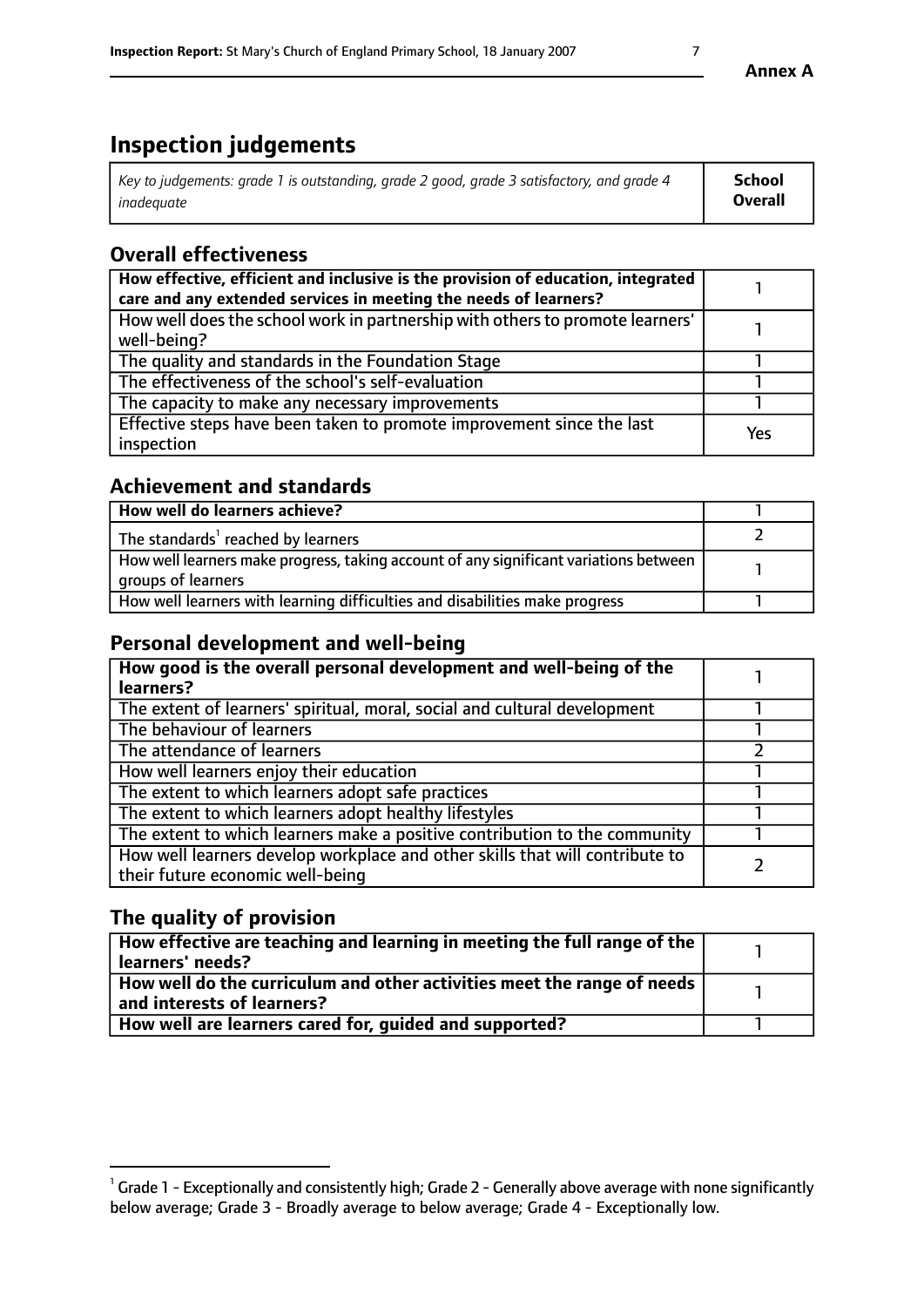# **Leadership and management**

| How effective are leadership and management in raising achievement<br>and supporting all learners?                                              |           |
|-------------------------------------------------------------------------------------------------------------------------------------------------|-----------|
| How effectively leaders and managers at all levels set clear direction leading<br>to improvement and promote high quality of care and education |           |
| How effectively performance is monitored, evaluated and improved to meet<br>challenging targets                                                 |           |
| How well equality of opportunity is promoted and discrimination tackled so<br>that all learners achieve as well as they can                     |           |
| How effectively and efficiently resources, including staff, are deployed to<br>achieve value for money                                          |           |
| The extent to which governors and other supervisory boards discharge their<br>responsibilities                                                  |           |
| Do procedures for safequarding learners meet current government<br>requirements?                                                                | Yes       |
| Does this school require special measures?                                                                                                      | No        |
| Does this school require a notice to improve?                                                                                                   | <b>No</b> |